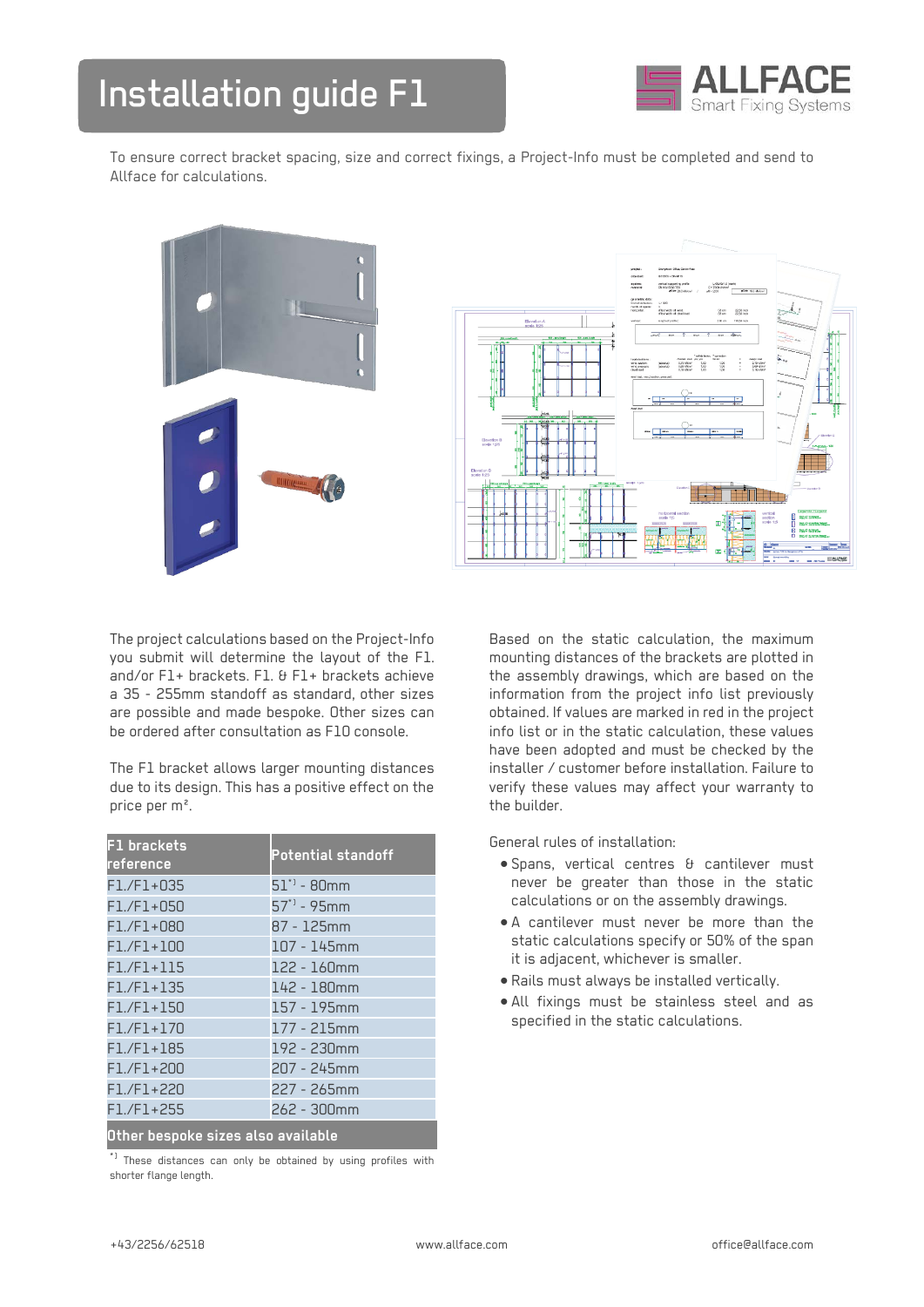

# When fixing on masonry or concrete substrates



When anchoring F1 brackets to masonry or concrete, a dowel extension test is recommended to check the load bearing capacity of the masonry. All holes must be thoroughly cleaned and free of dust / dirt before using the anchoring dowels.



When attaching F1 brackets in masonry or concrete, make sure that the anchoring of the anchor always takes place through all existing slots (F1+). Furthermore, make sure that the plastic frame of the anchoring plug is inserted through the bracket.

### When fixing to steel or timber substrates



When anchoring F1 consoles on steel or wooden surfaces, make sure that the number of anchoring screws equals the number of fixing holes per bracket. The anchoring must be done in all 6.5mm slots of the console.

When mounting in wood, always make sure that a pull-out test is performed to confirm the strength of the substrate.

Always ensure that the brackets are fastened through all cladding panels in a load-bearing steel or wooden post. It is not possible to attach consoles to cement boards, OSB or other thin boards. Thicker cladding panels such as 18 or 25 mm plywood panels are acceptable with suitable screws, provided they are considered viable and are calculated accordingly.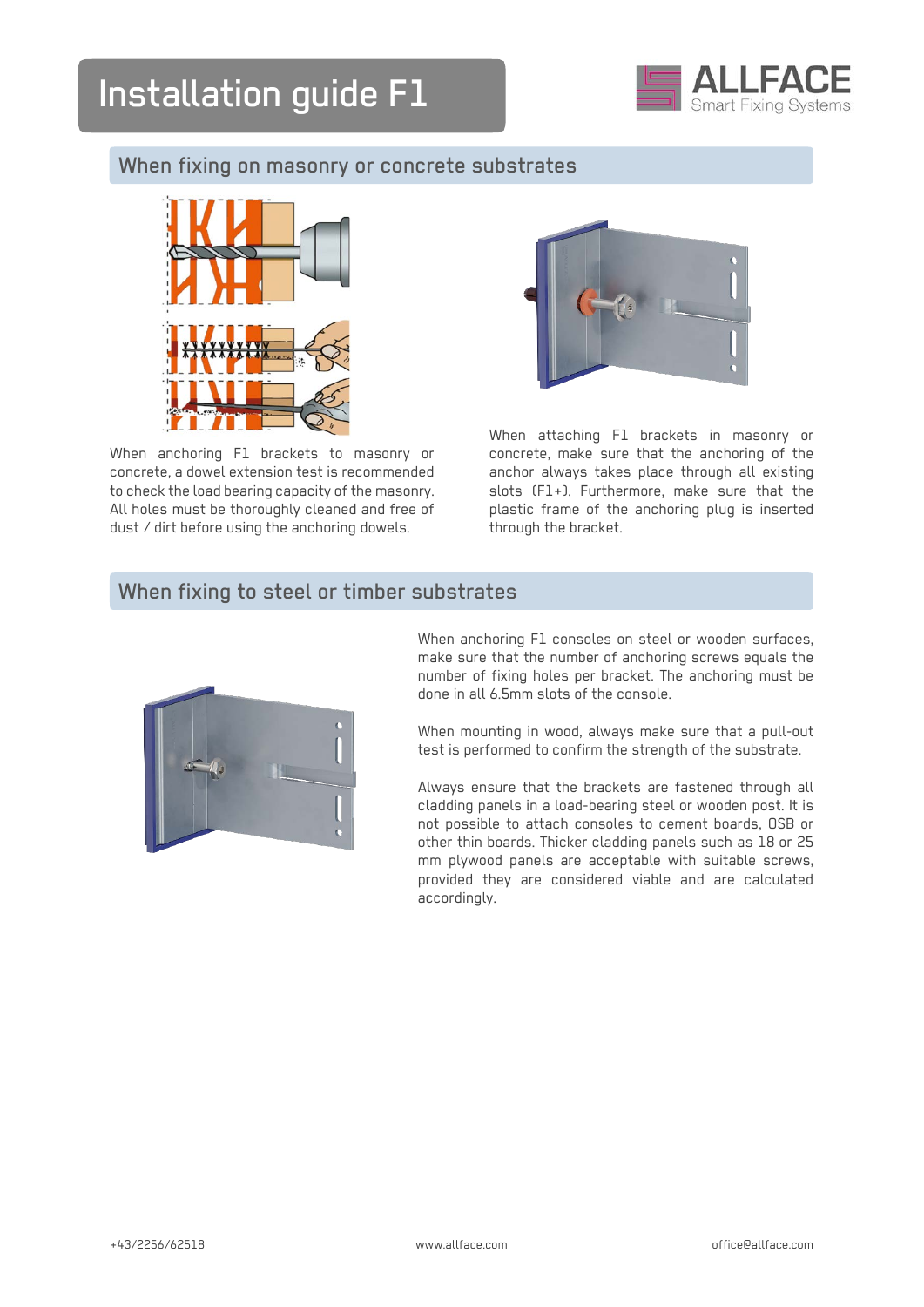

# Fixed or sliding point brackets?

Each individual support profile will usually have only one fixed point bracket and the rest will be sliding to allow an expansion of the support profile. Consult the static calculation or assembly drawings for the positions of the fixed and sliding points in each support profile length range.



#### **Fixed point bracket**

The connecting screws for the support profile attachment are screwed into the round holes to carry the vertical weight of the rail and the facade cladding as well as the wind load.

#### **Sliding point bracket**

The connecting screws for the support profile attachment are screwed into the middle of the elongated holes, so that the support profiles can expand and contract. The consoles only absorb the wind load.

# T-profile & L-profile

PROFILES MUST ALWAYS BE MOUNTED VERTICALLY



#### **T-profile**

Where vertical joints ocure within the cladding façade a T-profile should be inserted into the F1 bracket.





#### **L-profile**

Where intermediate panel support is required, insert an L-profile into the F1 bracket.

#### **Fixing to profile face**

When fixing to the support profile faces, always ensure that you have at least 2x the thickness of the fixing (or 10mm, whichever is greater) between the fixing centrepoint and the leg or the edge of the profile (dim A). Furthermore, there must be at least 3x the thickness (or 15mm, whichever is greater) between the fixing centrepoint and the bottom of the profile (dim B).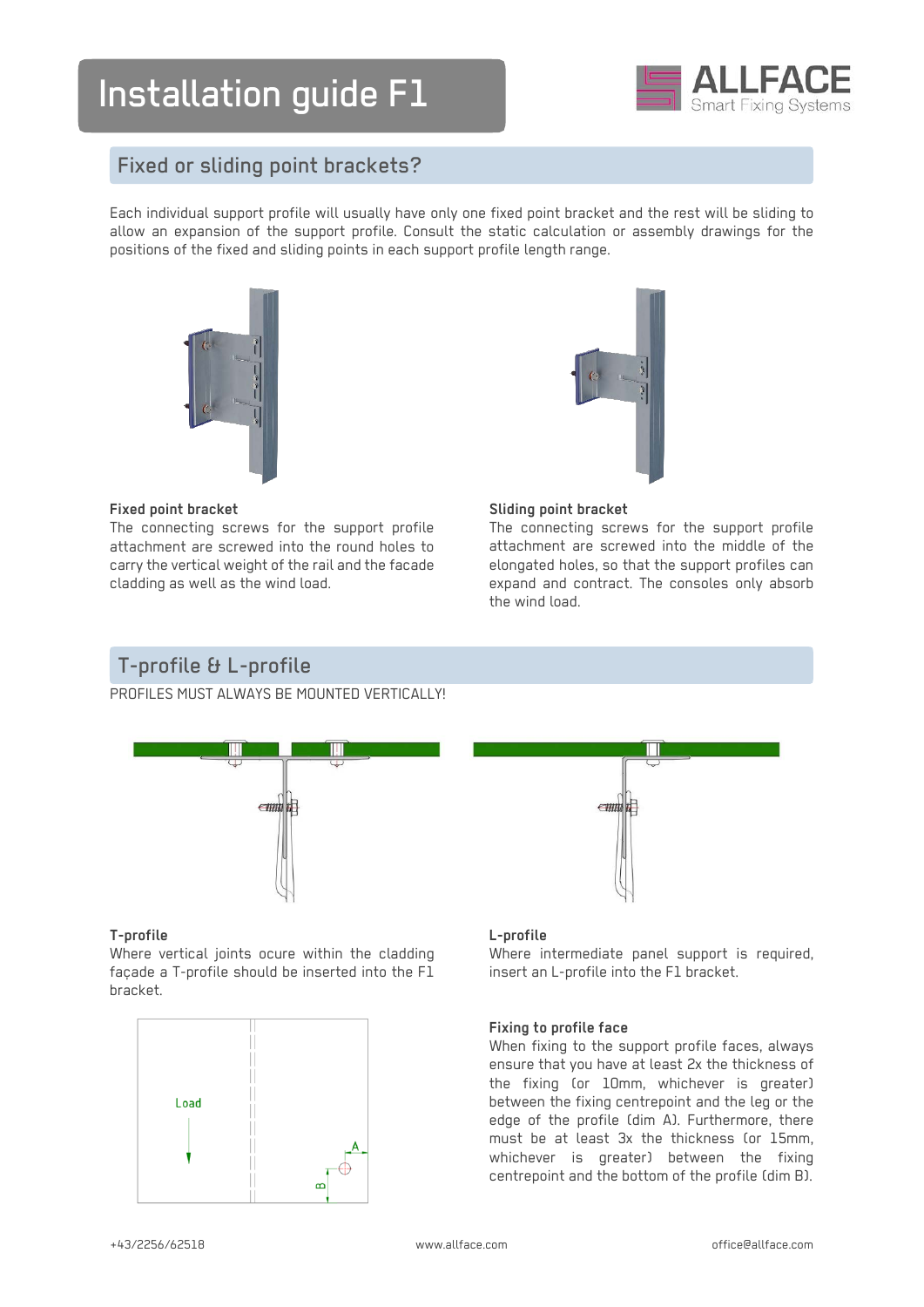

# Cantilever & profile joining



### **Cantilever**

When you receive the distances between the F1 brackets on the static calculation or assembly drawings, it dictates how much profile can sail past the bracket unsupported.

There MUST ALWAYS be a gap of at least 10mm between the profiles in a butt joint. The facade cladding MUST NEVER extend over a profile joint. Support profiles SHOULD NEVER span over the buildings movement joints unless specially engineered to do so.



#### **Profile joining**

If you wish to join profiles to use off cuts this is possible under the following conditions:

- Use a 200mm connector of the L-profile
- Use 8 connecting screws, 4 on each side
- All screws must be at least 15 mm from any profile edge
- There must be at least two brackets on each side of the profile joining
- Max. Length of the finished profile strand

# Insulation with framing systems

It is ideal if the airgap between the insulation and the face of the profiles is greater than 60 mm. This means that the profiles will not interfere with the insulation. If the airgap is smaller than 60 mm then the profiles have to be cut into the insulation. It is up to the installer to check if this affects to the u-value of the wall structure.



The insulation does not interfere with the profiles or brackets.



The insulation will have to be cut to allow the leg of the support profile be mounted in the bracket. But this will not affect the fixing of the profile to the bracket.



Because the fixing of the support profiles with the bracket lies in the insulation, this should be introduced only after installation of the substructure.